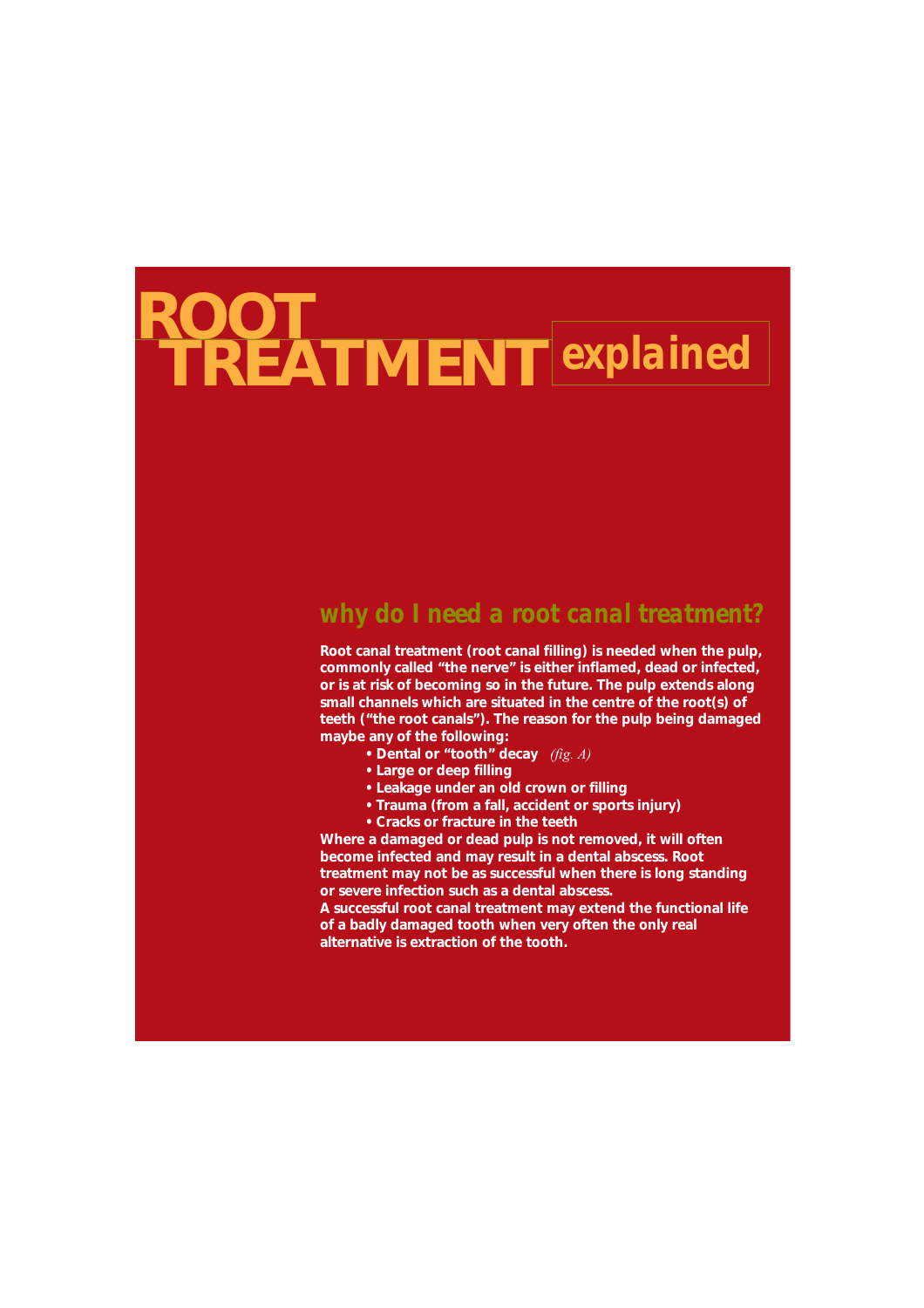## *what is involved?*

**The treatment is carried out under local anaesthetic, just like a filling, and is generally painless. The objective is to remove the pulp tissue and any infection from the root canals in the centre of the tooth. These canals are then filled with a combination of a rubber-like material called 'gutta-percha' and a sealer cement to provide a good root filling and prevent bacterial infection. During the procedure the dentist uses fine metal instruments (files) along with a disinfectant material to clean out the root canals.** *(fig.B)* **A sheet of latex or 'rubber dam' is placed over the tooth and is held in place with a clip which prevents bacteria and debris from your mouth going into the root canals. It also stops water from the drill or bits of filling from falling into the back of your mouth. The rubber dam provides the best possible environment for both your comfort and safety, and the success of the treatment. Once the root canal is cleaned and the root filling completed, the tooth must then be**

**restored to complete the seal from oral bacteria.** *(fig.C)*



#### *how long will it take?*

**This depends on a number of factors including, which tooth is being treated and whether or not infection is present. An upper front tooth has only one canal, whereas a molar or back tooth has three or four canals of more complex shape and size. An infected tooth will possibly require more than one visit for adequate cleaning and disinfection. Where the treatment is carried out over several visits, a temporary filling is placed as a seal between visits.**

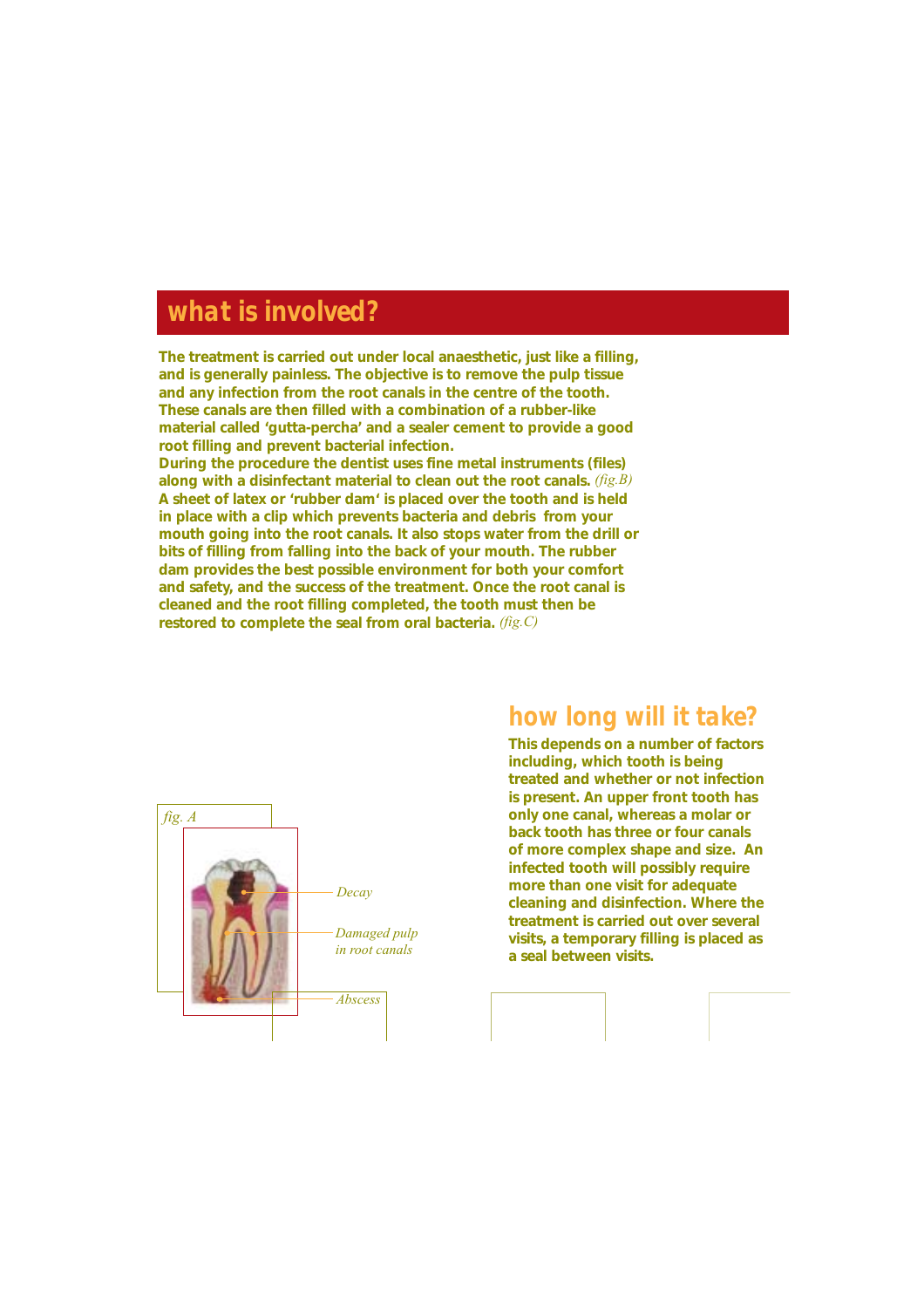# *will it be painful after a visit?*

**Some discomfort and tenderness is possible for the following few days, especially if there was pain before the treatment commenced. This can be managed with mild painkillers of your choice such as those you might use for a headache. Any persistent or severe symptoms should be reported to your dentist.**



### *what else do I need to know?*

**While there is a high success rate with root canal treatment, there may be some difficulties that complicate the procedure and compromise its success.**

*fig. C* **• Fractured instruments. • Long standing or recurrent infection. • Perforation - a dental instrument can go through the thin wall of the tooth • It may not be possible to find all the root canals**  *Access sealed* **and remove the pulp tissue • Some medical conditions e.g. poorly controlled diabetes These situations can generally be dealt with and your dentist will explain what is required for the best result. This may necessitate referral to a dentist with additional training in root canal treatment.** *Root canals filled*